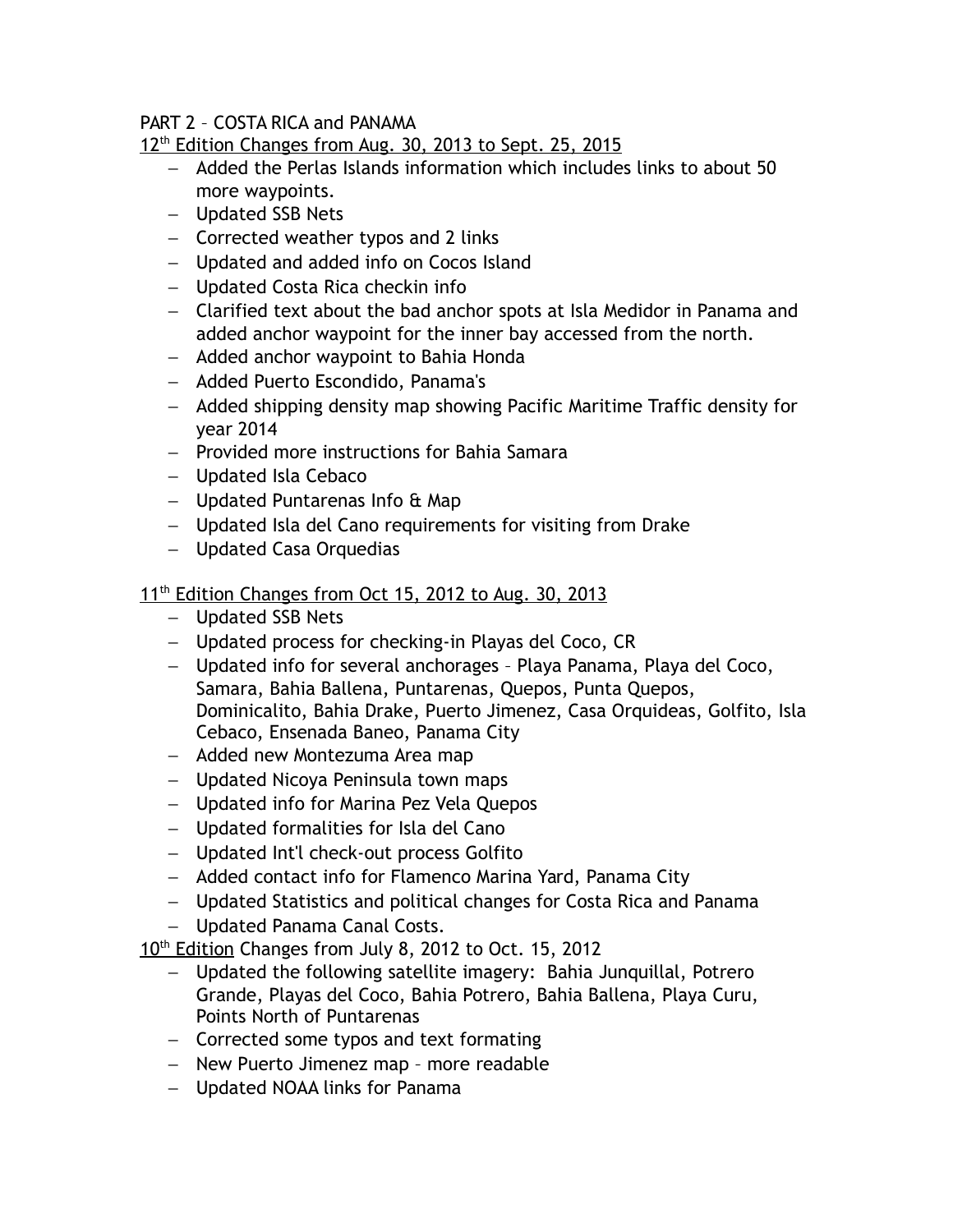- Updated info for Playas del Coco Aduana and Migration procedures
- Updated Statistics and political changes for Costa Rica and Panama
- Released e-reader versions
- 9<sup>th</sup> Edition Changes from Feb. 27, 2012 to July 8, 2012
	- Corrected some typos and text formating
	- Updated Costa Rica & Panama Entry Procedures/fees
	- Modified layout extensively to accommodate (future) EPUB/MOBI formats
	- New town map for Playa Hermosa
	- Moved Mercielagos anchor waypoint based on recommendations for a nice sandy spot (not critical)
	- Updated SSB Nets
	- Updated prices for marinas and added/changed contacts
	- $-$  Updated information on Puerto Chiapas  $\theta$  Marina
	- Added scuba diving guide map for Isla del Coco in Costa Rica
	- Added estuary tour info to Bahia Drake
	- Added new port: Puerto Mutis, Panama
	- Updated Panama Canal costs

8<sup>th</sup> Edition Changes from Dec. 5 2011 to Feb. 27, 2012

- Minor updates to reflect the domain name changes. Changed sailsarana links and email addresses to svsarana.

7<sup>th</sup> Edition Changes from Aug. 28, 2011 to Dec. 5 2011

- $-$  Bug in Adobe 8 & 9 for some embedded type 3 fonts was discovered in the 6th edition release. This is now corrected in the  $7<sup>th</sup>$  edition.
- Updated information on Taboga Island Marina in Panama City
- Updated Quepos formalities as it is now (finally) a port of entry
- $-$  Minor typo updates.
- Fixed missing page numbers for some sections of the book.
- $-$  Fixed format problem with Panama City chart and text

6<sup>th</sup> Edition Changes from January, 5 2010 to Aug. 28, 2011

- Changed layout to single column to better support e-readers. An experimental epub format is in the works.
- Updated check-in and check-out procedures and prices for Costa Rica, Panama and Ecuador.
- Updated Panama Canal information and suggestions
- Updated Galapagos prices and links to guides.
- Updated weather information and added Solemate Santiago's weather forecasts with explanations.
- Updated text about Costa Rica and Panama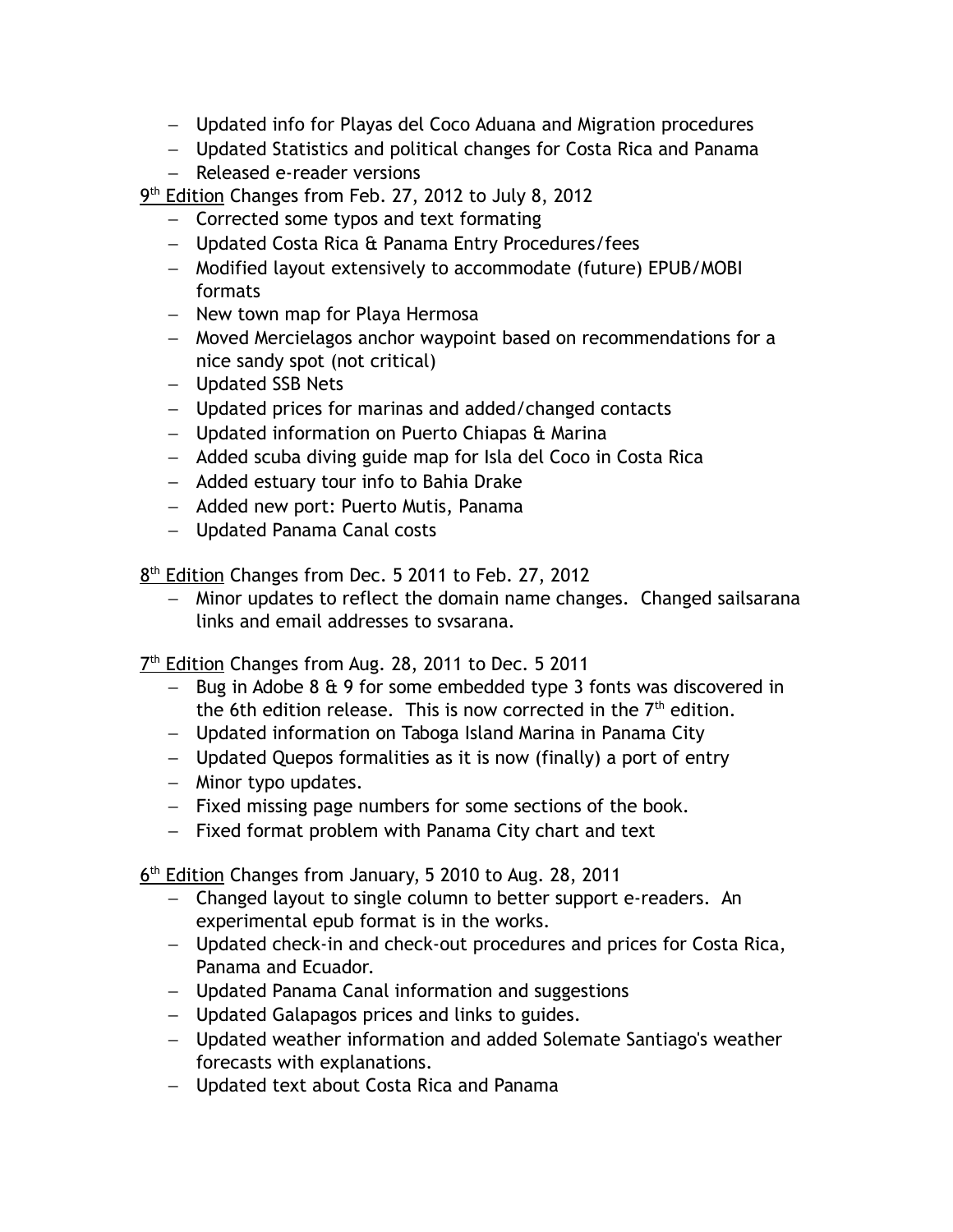- Updated exchange rates

 Updated information on how to bond your boat as well as included new information in regards to getting a 1 to 2 year cruising permit.

5<sup>th</sup> Edition Changes from December 1, 2009 to January, 5 2010

--Updated SSB and HAM net frequencies and times

--Added a couple of pages about transiting the Panama Canal, including costs, pitfalls, and suggestions

--Added more hikes to Bahia Santa Elena and more waypoints for the hiking challenged.

--Added another approach waypoint to Bahia Santa Elena and more soundings.

--Corrected typos of Playas del Coco

--Created much more detailed Playas del Coco map

--Added more soundings for Bahia Samara and more details

--Corrected Lat Grid for Bahia Garza on chart

--Added more soundings for Tamarindo chart, moved anchor waypoint because of the expanding mooring field.

--Updated weather information for Jimenez.

--Updated Banana Bay's mooring info.

--Added the agricultural inspection to map for boats doing international checkin in Golfito

--Updated Golfito check-out procedure (the guy who wants stamps no longer works there so I removed that little bit from the procedure)

--Minor updates to Dominicalito's anchorage description.

--Updates to Playa Zapotal & Pan de Azucar

--Updates to Potrero including new town map, moved anchor spot due to encroaching moorings.

--Updated Guacaymaya and added anchorage waypoint by popular demand. Moved approach waypoint for better alignment with anchorage, also added soundings to chart.

--Updated Marina Papagayo Entrance waypoint. Changed marina drawing to better match what was actually built. Added VHF channel for marina.

--Updated Playa Mata de Cana in Bahia Culebra and moved anchor waypoint a little closer to the beach.

--Added names to geographic locations around Rincon

## *4 th Edition Changes from June 15, 2009 to December 1, 2009*

*NOTE THIS IS AN INTERIM EDITION AS MORE CHANGES ARE COMING*

-- Added information to Casa Orquidea, anchor spot, hours, costs, etc.

-- Added details about shopping at the border from Golfito and into David, Panama including bus costs and border costs.

-- Added details about shopping at the duty free in Golfito

-- Updated ATM details for BN in Golfito…it works in English now too.

-- Updated Marina Resources Appendix

-- Added Pilon surf break in the Pavones Section.

--Updated Ecuador Official Procedures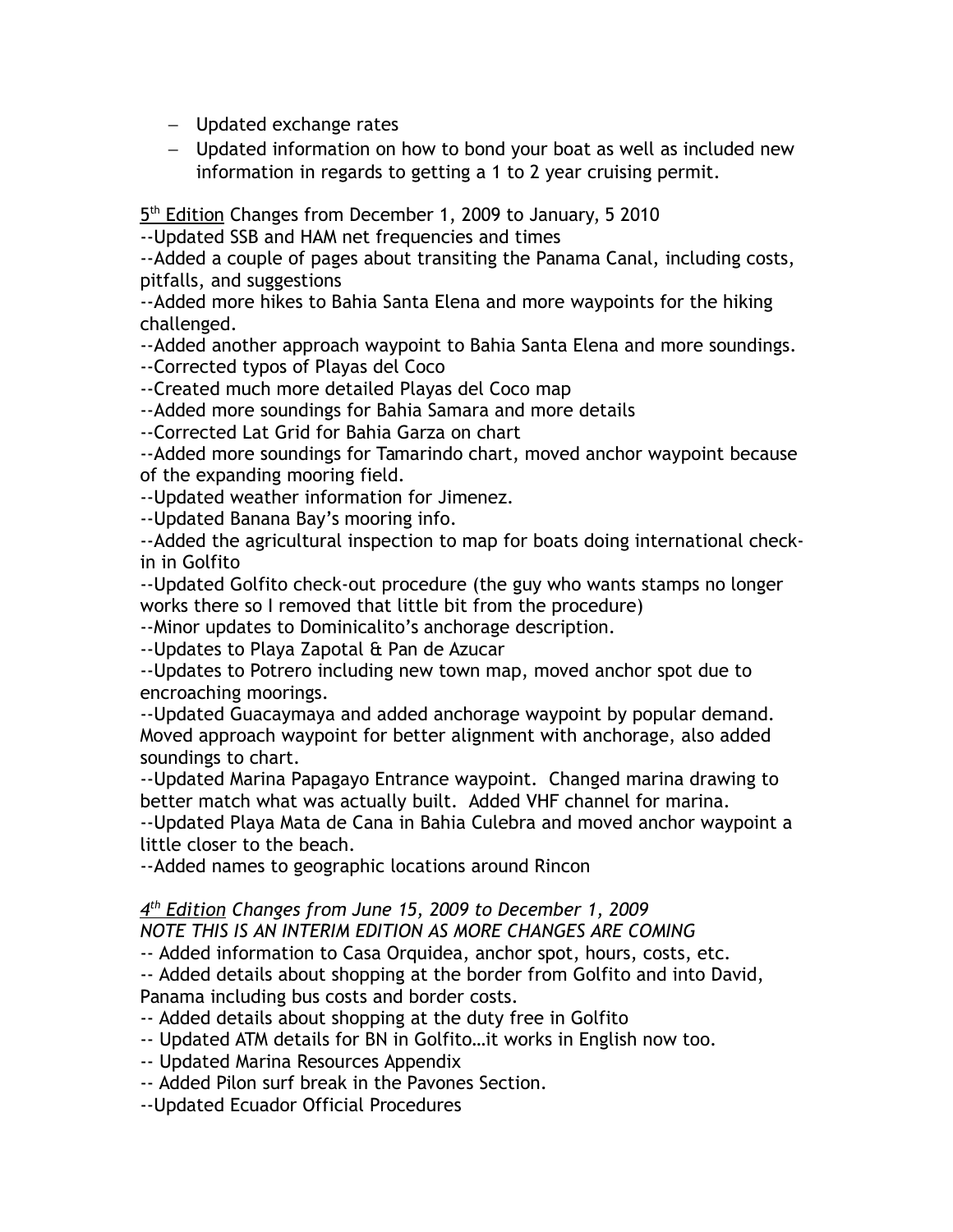--Updated Costa Rica extended stay procedures/information

--Added info about low tide and the dinghy landing at Jimenez

--Added info about bagels in Jimenez.

--Moved page numbers to right side for people who print and bind the books

--Added more soundings to Islas Negritos passage

--Added information about Muertos anchorage, location of Bahia Luminosa (and current status).

--Updated Playa del Coco Map

--Updated potable water status in Playa del Coco

--Updated Guacamaya

--Various minor updates to Potrero, Tamarindo.

--Updated Playa Naranjo

 *3 rd Edition Changes from January 25, 2009 to June 15, 2009*

-- Upgraded Adobe PDF format to improve features and reduce file size. Still compatible with the PDF 1.4 (or Adobe 5.0 or higher reader).

-- Changed cover

-- Updated Pet's section

-- Added "Extended Stay" Information for people who want to spend more than 3 months in Costa Rica

-- Added section on lightning and rainfall in Central America

-- Updated Ecuador Information, prices and procedures, included links to our waypoints and photos of the Bahia de Caraquez Entrance

-- Updated currencies

-- Updated SSB nets

-- Added 4 very detailed maps of Costa Rica and Panama, highlighting all the spots covered in the book with a quick reference table next to each map.

-- Added Puerto Azul Marina, updated maps, added marina diagram

-- Updated Marina Papagayo info, updated images for Bahia Culebra

-- Added information about Marina Pez Vela

-- Updated Isla San Lucas anchorage to explain where the wreck really is located.

-- Updated Rincon and reefs in Golfo Dulce, added anchorage.

-- Updated Golfito town maps and entry/exit procedures

-- Updated Isla del Coco, more anchorages/weather/official formalities/general info.

-- Added Detailed overview maps for Northern, Central and Southern Costa Rica with hyperlinks and page numbers

-- **Fixed Rincon Waypoint was in wrong location (found better spot)**

-- **Adjusted Inner Approach Waypoint in Tamarindo (can turn in a little sooner does not affect safety)**

-- Updated Panama check-in prices and procedure

-- Added a **HUGE** amount of information in Panama (about 20 more waypoints and additional images).

-- Expanded the Panama Mileage/overview chart

-- Updated Punta Mala section